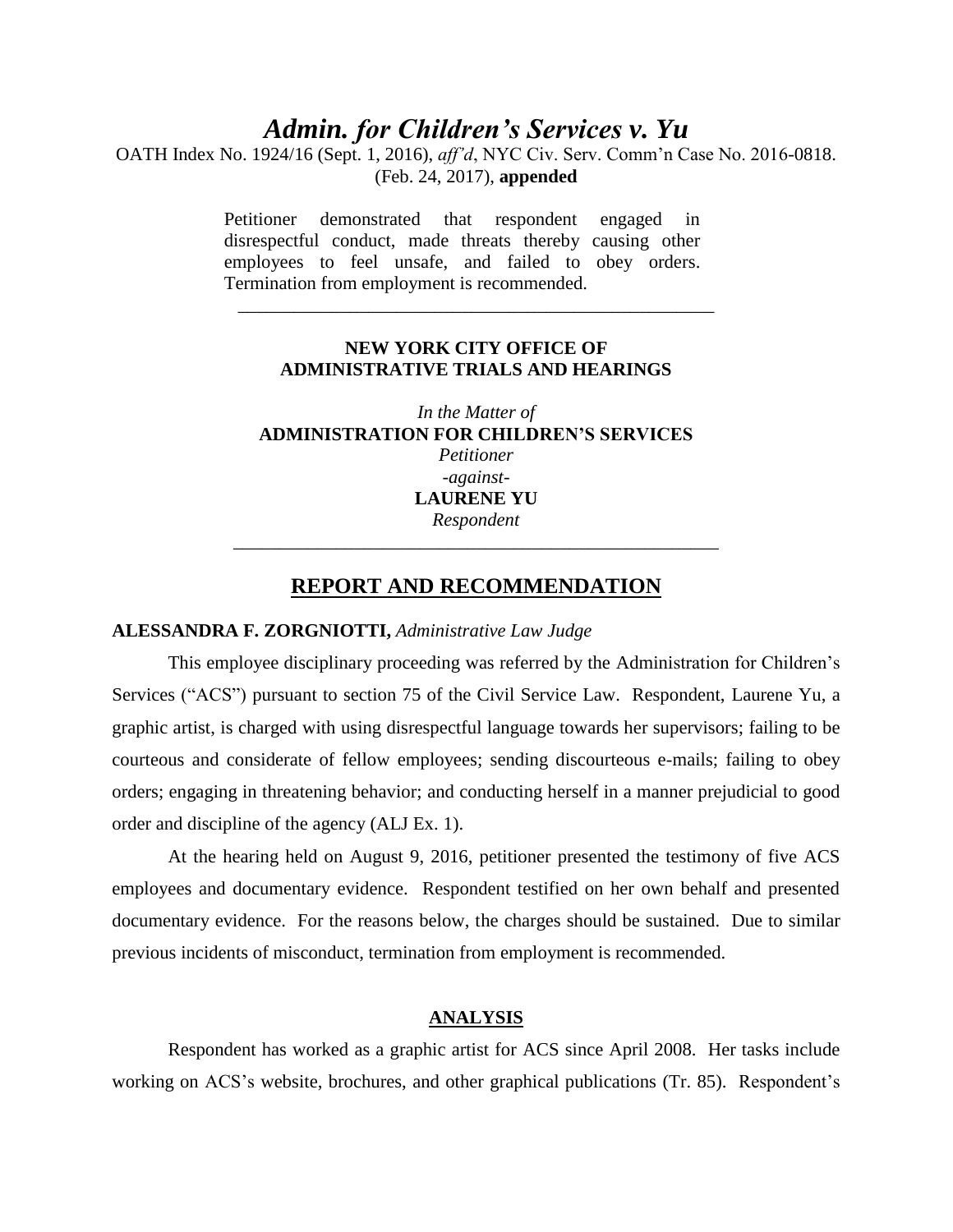regular work hours are from 8:30 a.m. to 4:30 p.m. (Tr. 10, 112).

The charges relate to respondent's conduct on March 10 and 11, 2016, and the approval of a timesheet by her then-supervisor, Ms. Simmons. Respondent and Ms. Simmons work on opposite sides of the  $14<sup>th</sup>$  floor of 150 Williams Street.

In addition to being respondent's supervisor between January and March 2016, Ms. Simmons was and is currently the Chief of Staff for the Division of Administration. In that role she is the secretary of the Agency Staffing Actions Committee, the agency representative of the New York Advisory Council, the agency representative for Local Law 29 and Mayoral Directive One Compliance, a member of the Reasonable Accommodations Board, and the main point of contact for internal and external entities that interact with the Division of Administration (Tr. 9- 10). She also approves timesheets, leave requests, and overtime requests for other staff.

Ms. Simmons testified that paychecks are issued bi-weekly on Fridays for the two-week pay period occurring two weeks before the pay calendar week. The weekly timesheet is submitted by each employee in City Time by the following Tuesday so that it can be approved by a supervisor on Friday. A timesheet approved in a pay calendar week is not for the upcoming paycheck but is for the following one. For example, a timesheet submitted on Tuesday March 8, 2016, is not for the paycheck issued on Friday March 11, 2016, but rather for Friday March 25, 2016 (Tr. 12-13, 34-35, 38-39).

Ms. Simmons explained that she usually logs into City Time to approve timesheets in her queue when she arrives each morning around 8:00 a.m. and that if something is submitted later in the day she will not look at it until the next morning (Tr. 30). Respondent testified that it was her "routine" to send an automatic alert to Ms. Simmons in Outlook every Monday to approve her timesheet (Tr. 92). In addition, respondent routinely sent Ms. Simmons electronic workflow requests and e-mails and made in-person statements that Ms. Simmons needed to approve her timesheets after they were submitted (Tr. 26, 30, 33-35, 88, 92-95, 114; Pet. Exs. 1-3; Resp. Ex. B). Ms. Simmons testified that it was not normal practice for an employee to engage in such communications with a supervisor (Tr. 13, 37).

Ms. Simmons testified that prior to the dates charged, she spoke to respondent several times about the need to get preapproval for overtime, taking lunch at the end of the day rather than between the hours of 12:00 and 2:00 p.m., and other leave requests because respondent had not always adhered to ACS policy (Tr. 14, 29-30, 36).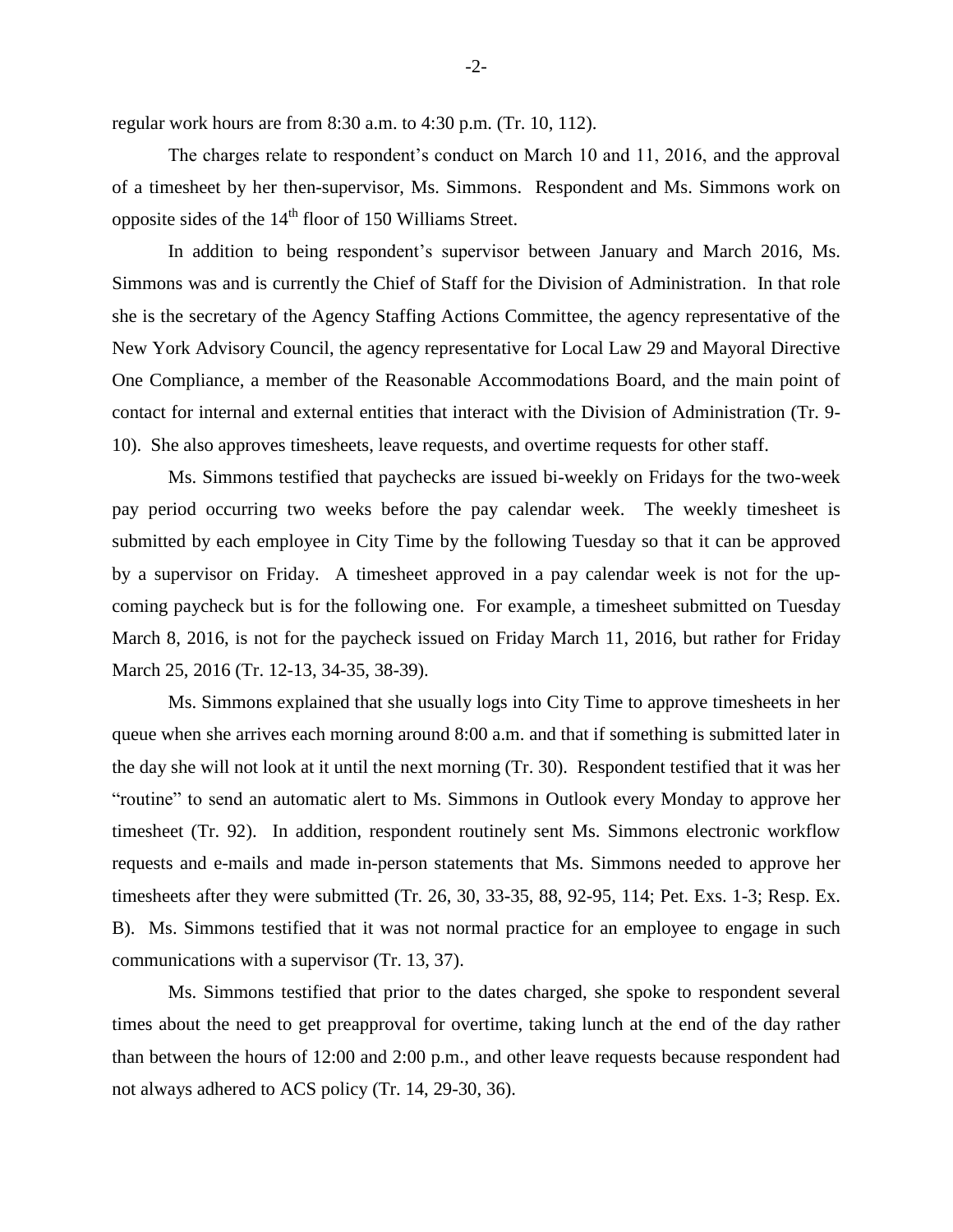On Monday March 7, 2016, respondent sent Ms. Simmons an alert to approve her timesheet (Pet. Ex. 1). According to Ms. Simmons' testimony and her written statement prepared on March 11, 2016 (Pet. Ex. 7), the timesheet was for the prior week and that respondent had worked through lunch and left an hour early on three occasions without approval. On Tuesday or Wednesday, Ms. Simmons verbally told respondent that the timesheet could not be approved because she had taken lunch at the end of the day without authorization and that she was awaiting guidance from someone in the timekeeping unit, who was currently out of the office (Pet. Ex. 7; Tr. 13-15, 30-31, 39).

While this timesheet issue was pending, respondent was also e-mailing Ms. Simmons about an overtime request. Ms. Simmons provided respondent again with the ACS policy and also reminded her in writing about what needed to be done to get approval. Respondent e-mailed several times, including at 2:16 and 3:00 a.m. from her home, with various questions, complaints that Ms. Simmons was not responsive, and statements that she did not understand the problem with getting her overtime approved (Tr. 31-33; Pet. Ex. 3).

On Thursday, March 10, 2016, at approximately 4:45 p.m., respondent appeared in Ms. Simmons' office after her work hours. According to Ms. Simmons, respondent was visibly agitated and demanded that she approve her timesheet. Ms. Simmons reminded respondent that she was waiting to hear from timekeeping regarding the lunch issue. According to Ms. Simmons, respondent became extremely irate and started yelling things to the effect that, "I submit my timesheet every Monday, just approve what I send you." Ms. Simmons reminded respondent that the timesheet was not for Friday's paycheck and that there was time to resolve the matter before the following pay cycle. Respondent continued to yell that Ms. Simmons needed to approve her timesheet and also asked, "Do you even know how?" (Tr. 15). Respondent also made statements to the effect that Ms. Simmons works for her and that Ms. Simmons' only job is to approve her timesheets. Ms. Simmons responded that she was respondent's supervisor and that timesheets are approved only after all discrepancies are resolved. Ms. Simmons asked respondent to leave her office but respondent remained and continued to yell at Ms. Simmons about her timesheet and told her that she needed management training (Tr. 15-16; Pet. Ex. 7).

Ms. Simmons testified that she asked respondent three or four times to leave her office and that when respondent finally stepped outside she continued to yell in front of her door about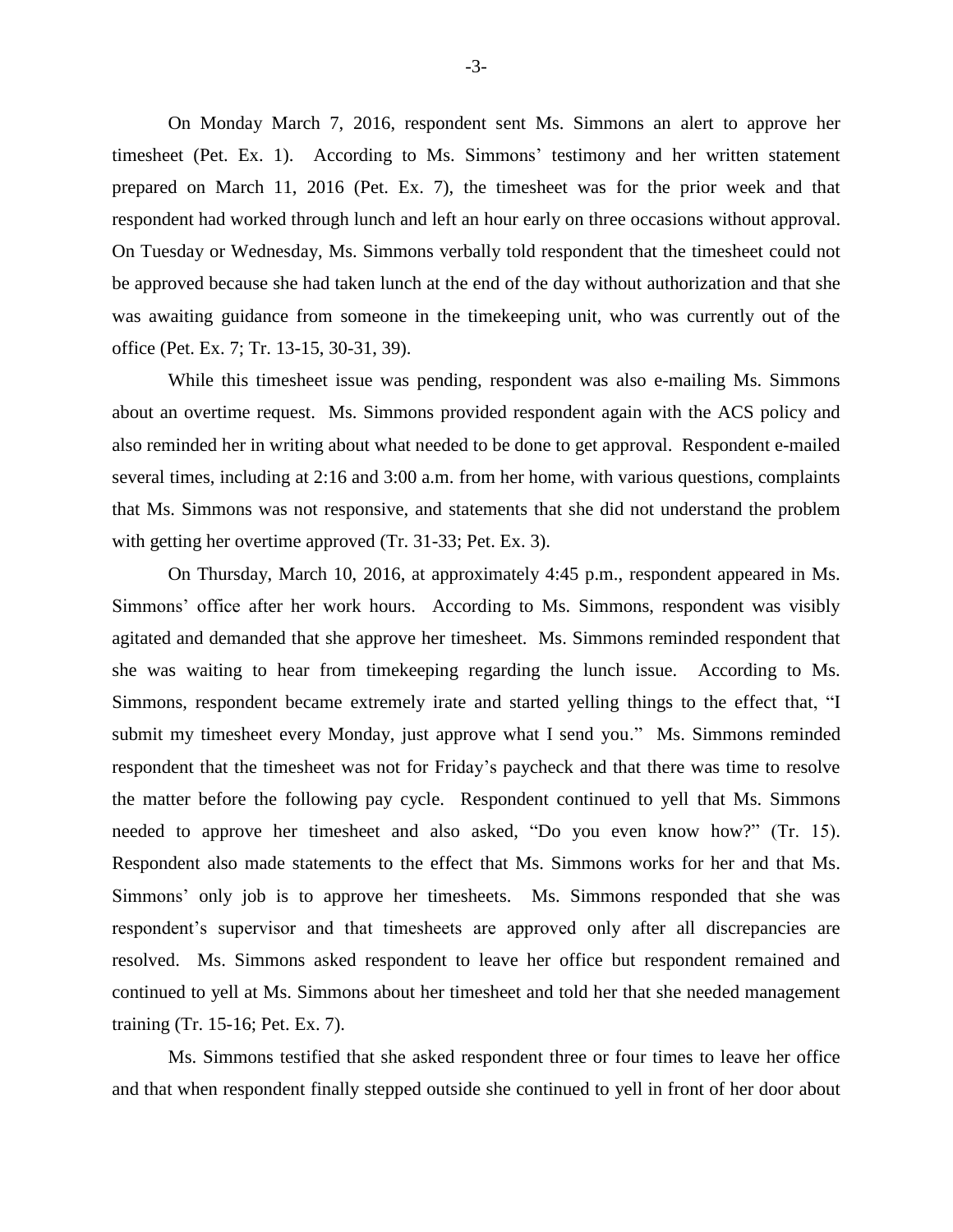the timesheet and that Ms. Simmons needed management training. When Ms. Simmons again asked respondent to leave, she replied that she was not in her office. Ms. Simmons told respondent that she would call security to have her removed from the area. At that point respondent started waiving her arms and pointing at Ms. Simmons in an aggressive manner while yelling something to the effect that, "I'm going to take you down. I am going to take everyone here down" (Tr. 16-17; Pet. Ex. 7).

According to her testimony and written statement prepared on March 11, 2016 (Pet. Ex. 9), Ms. Edmund stated that she works a few feet from Ms. Simmons' office and heard Ms. Simmons calmly ask respondent to leave her office. Ms. Edmund stated that respondent stood outside Ms. Simmons' office and loudly stated that she was going to "take down" Ms. Simmons and everyone at ACS. Ms. Edmund, who is friendly with respondent, took this to be a threat. According to Ms. Edmund, respondent said that Ms. Simmons was a poor manager who needed training and that all she did was sign timesheets. Ms. Edmund told respondent that she cannot speak to a supervisor in that manner and that she should return to her office (Simmons: Tr. 17- 18; Edmund: Tr. 43-45; Pet. Ex. 9).

According to her testimony and written statement prepared on March 11, 2016 (Pet. Ex. 12), Ms. Mathis, who also works near Ms. Simmons' office, stated that she heard respondent speaking to Ms. Simmons from outside her office in an agitated manner about approving her timesheet. Ms. Mathis testified that respondent was yelling at Ms. Simmons that she did not know what she was doing and needed to take a management course. Initially, Ms. Mathis was unable to hear Ms. Simmons who was speaking in a low tone but as the confrontation continued, her voice escalated. Ms. Mathis observed that respondent was pacing back and forth, was making gestures with her arms, and was visibly upset. Other people came out of their work cubicles to see what was going on. Ms. Mathis testified she told respondent that she understood her frustration but that she was handling the situation wrong, that her face was extremely red, and that she needed to calm herself. Respondent told Ms. Mathis that she was really upset about her timesheet and that she did not "care" (Tr. 63-65, 68-69; Pet. Ex. 12). Ms. Mathis testified that she found the situation "uncomfortable" and did not want respondent to do anything to hurt herself or others (Tr. 66).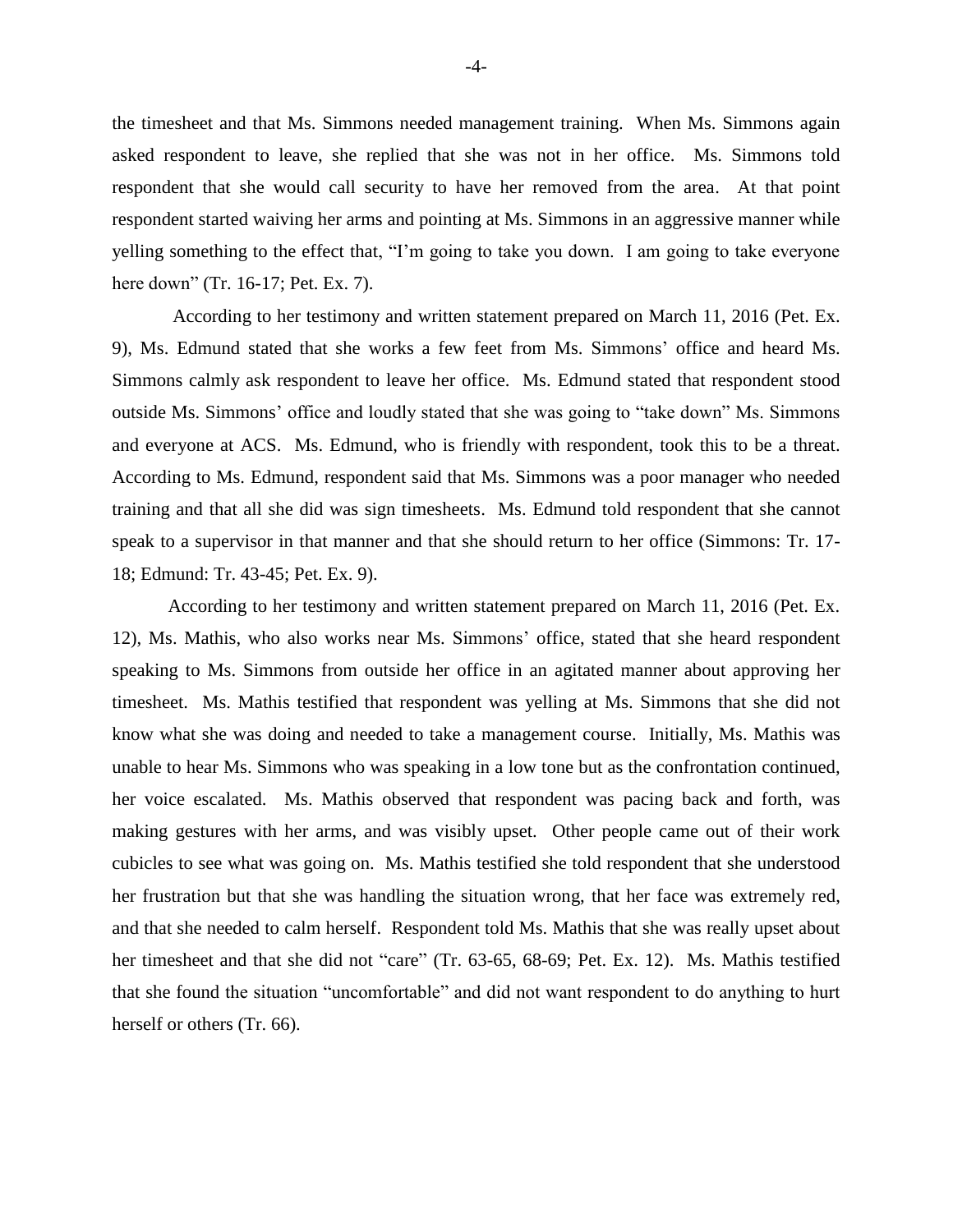While respondent was yelling outside Ms. Simmons' office, Ms. Simmons called Ms. Starker in the Employment Law Unit and ACS police to report the incident (Tr. 18). Respondent eventually left the area.

According to an ACS police report prepared by Sergeant Evans, respondent went to the police command at 5:08 p.m. and was yelling, "I'm sick of people threatening to call security on me." Respondent told Sergeant Evans she was upset that Ms. Simmons had not approved her timesheet. Respondent left the command saying she was going to talk to an assistant commissioner. Sergeant Evans spoke with Ms. Simmons about the situation (Pet. Ex. 14).

According to various hearsay documents and testimony, respondent went to see an assistant commissioner and the executive director of program services about her timesheet. Apparently, to avoid respondent who was yelling about her timesheet, they locked themselves in the assistant commissioner's office. The commissioner also felt compelled to accompany the director to the elevator because they were concerned about respondent (Tr. 27-28, 74; Pet. Ex. 7).

At 5:52 p.m. respondent sent Ms. Simmons and the executive director a workflow request that her timesheet was awaiting approval (Pet. Ex. 2).

According to Ms. Simmons after respondent went to ACS police, Ms. Edmund, Ms. Mathis, and other people came into her office to inquire if she was okay. While they were speaking, respondent returned to the area. According to all of the witnesses called by petitioner, respondent paced back and forth outside Ms. Simmons' office and glared at them in an intimidating manner. Moreover, respondent was yelling obscenities and saying things to the effect that, "This is bullshit" and "You guys need to grow up." These witnesses also testified that they, as well as other employees, felt unsafe around respondent (Tr. 18-19, 21, 23-24, 26; 46-48, 65-66, 75-78, 81; Pet. Exs. 7, 9, 13).

While this second encounter was going on, Ms. Simmons notified various ACS managers and ACS police by telephone and e-mail that respondent was continuing to engage in harassing behavior (Tr. 19-20; Pet. Exs. 7, 8). At approximately 6:20 p.m. Sergeant Evans responded to the scene. Sergeant Evans advised respondent that she was not authorized to be on the premises past her work hours and escorted her out of the building (Pet. Ex. 15).

Between 8:54 and 10:19 p.m., respondent sent Ms. Edmund on her personal phone four text messages saying, "Maybe get rid of the real culprits," "Just sign the damn timesheet and move on," and "It's never about me. But about hurting management" (Pet. Ex. 10; Tr. 49-51).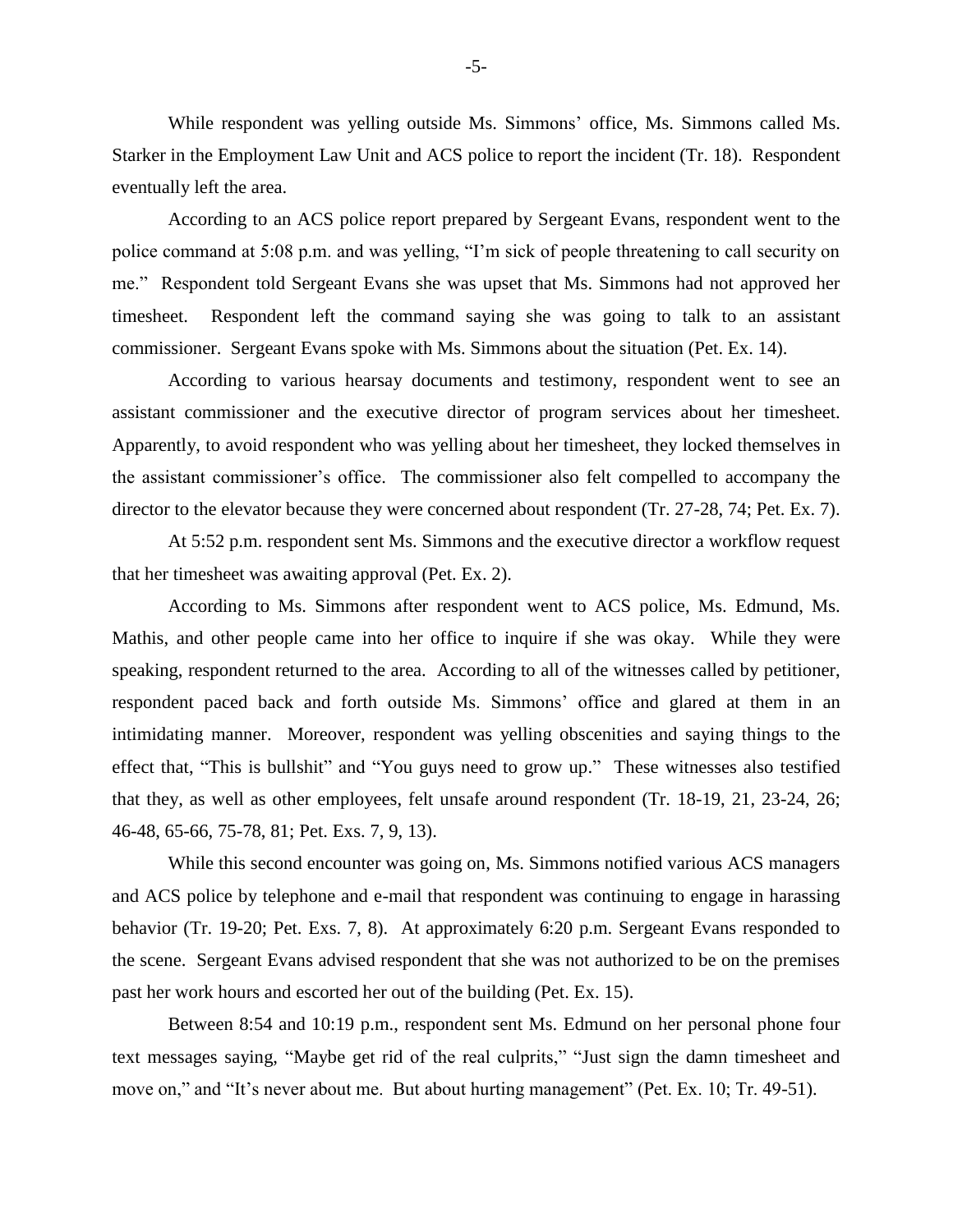On March 11, 2016, after an all-day training off-site, respondent was given a letter written by Ms. Starker that she was immediately suspended (ALJ Ex. 1; Pet. Exs. 4, 7, 8).

At 5:10 p.m., either before or after being given the suspension letter, respondent sent Ms. Simmons an e-mail stating, "You need to sign my timesheet for this week." At 5:36 p.m., presumably after she received the suspension letter, respondent sent another e-mail to Ms. Simmons stating, "You are too disgusting to even write the memo yourself" (Pet. Ex. 3).

Ms. Edmund testified that as she was leaving on March 11, 2016, she saw respondent being escorted out of the building by ACS police. Respondent was joking and laughing. Respondent asked if she could join Ms. Edmund on the walk to the train station. While they were walking respondent expressed disdain about what had happened and stated that she was being treated unfairly (Tr. 52-53, 58).

At 6:04 p.m. respondent sent an e-mail to Ms. Starker from her mobile phone saying, "There is no memo attaxhed [sic] on what the charges are. You and ACS are full of fraud." This was followed by an e-mail at 6:22 p.m. saying, "Sending it out to 20 people. You are disgusting." At 7:06 p.m. respondent sent an e-mail to Ms. Simmons and another assistant commissioner stating, "You disgusting people did this so I can't find another job and get a better job" (Pet. Ex. 4). Respondent also sent Ms. Edmund two text messages at 5:37 and 7:16 p.m. stating, "Disgusting pieces of shit" and "I told . . . [Ms. Simmons] they are disgusting" (Pet. Ex. 11).

On Saturday, March 12, 2016, respondent sent Ms. Starker another e-mail stating, "Youve [sic] done this before. You suspend me and made up charges later. Fraud and Cheaters i [sic] know who you are" (Pet. Ex. 6).

Respondent was served with charges on March 14, 2016 (ALJ Ex. 1). In response respondent sent e-mails to the Employment Law Unit on March 14 and 25, 2016, with various statements including, "This is Bullshit and You should grow up," "My opinion, is THEY are disgusting," "In, my opinion, YOU are disgusting," "Im [sic] entitled to my opinion," and "Yes, they should sign the timesheet" (Pet. Exs. 16, 17).

Respondent testified that on March 10, 2016, she went to Ms. Simmons' office after her work hours "as an employee to her supervisor" to check about her timesheet because she saw that it had not yet been approved. She was "upset" because she had sent Ms. Simmons follow-up e-mails and reminders. According to respondent, Ms. Simmons just "snapped" and told her to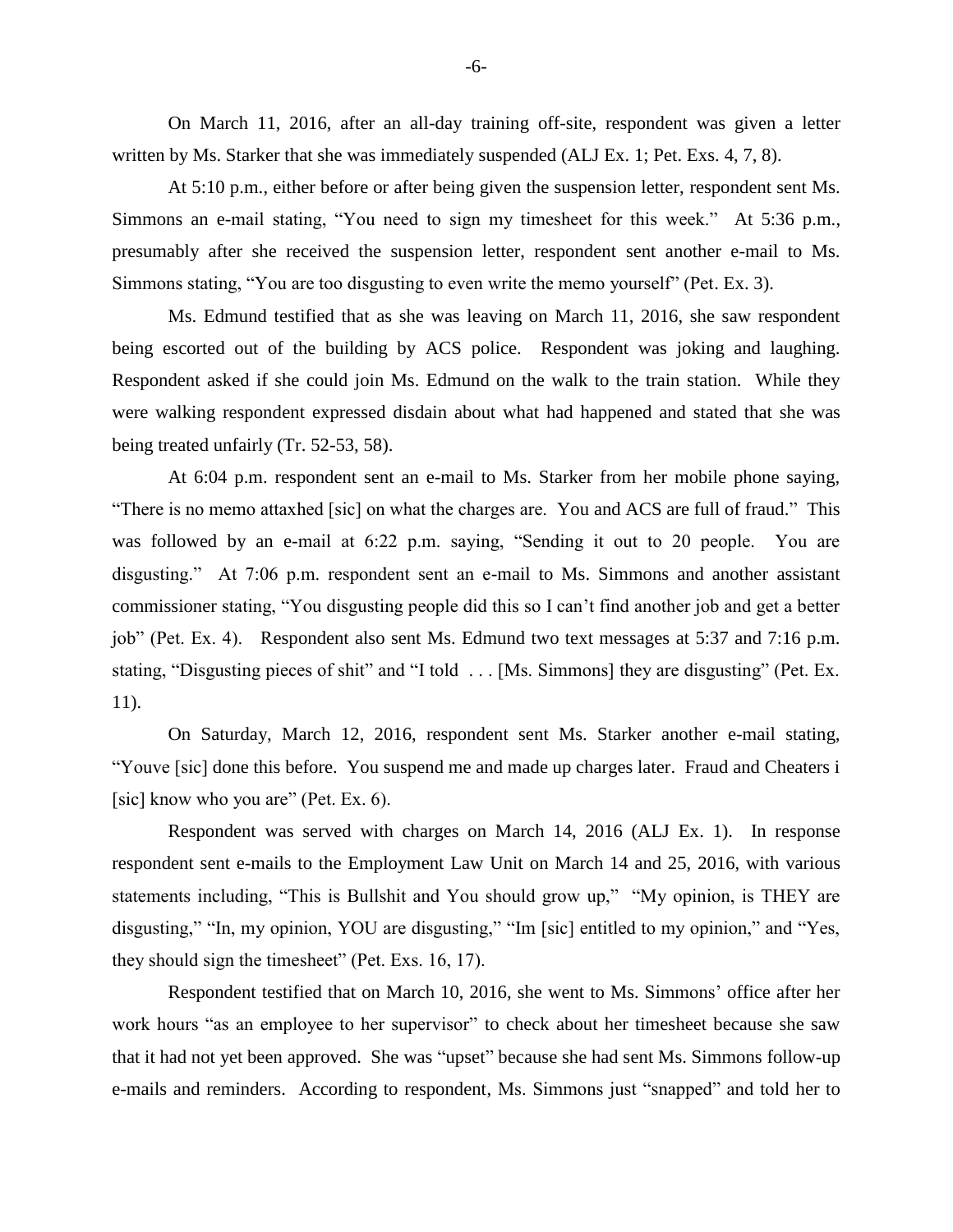get out, that she did not report to respondent, and that she did not work on respondent's schedule. Respondent was "shocked" and claimed that Ms. Simmons never explained why she had not approved her timesheet. However, respondent admitted that she "probably did use the wrong choice of words" when she made statements about taking Ms. Simmons and other people down at ACS. Respondent explained that she was "really frustrated" and was "venting." Respondent stated that "everybody should be responsible for their actions" and that "I would report them to management as I've done so in e-mails" (Tr. 96-98, 113-14).

Respondent claimed that she went to ACS police because Ms. Simmons had been disrespectful and she was scared of her. Respondent stated that when she "didn't get anywhere" with Sergeant Evans she went to the assistant commissioner who was very dismissive of her (Tr. 102-03, 106-07). Respondent also denied pacing back and forth outside Ms. Simmons office and claimed that "perhaps" she walked back to the area because she was looking for a piece of paper that she had dropped on the ground (Tr. 98-99).

Respondent testified that she was "venting" in her texts to Ms. Edmund (Tr. 99). With regard to the e-mails she sent on March 11, 12, 14, and 25, respondent explained that she was "venting" and "reacting to the suspension" and was "very agitated" and "very appalled" that they would suspend her "without any investigation" (Tr. 101-02, 106-11).

Petitioner alleges that respondent's conduct on March 10 and 11, 2016 violated a number of ACS rules prohibiting rude, threatening, insubordinate, and disruptive conduct. In a disciplinary proceeding, petitioner has the burden of proving its case by a preponderance of the credible evidence. *Dep't of Correction v. Hall,* OATH Index No. 400/08 at 2 (Oct. 18, 2007), *aff'd,* NYC Civ. Serv. Comm'n Item No. CD 08-33-SA (May 30, 2008). Preponderance has been defined as "the burden of persuading the triers of fact that the existence of the fact is more probable than its non-existence." *Richardson on Evidence*, § 3-206 (Lexis 2008) (citation omitted); *see also Dep't of Sanitation v. Figueroa*, OATH Index No. 940/10 at 11 (Apr. 26, 2010), *aff'd*, NYC Civ. Serv. Comm'n Item No. CD 11-47-A (July 12, 2011). Petitioner sustained its burden on all of the charges.

The facts are mostly undisputed. However, to the extent there were discrepancies between the petitioner's witnesses and respondent, resolution of these differences relied on a determination of witness credibility. In order to determine credibility, this tribunal has looked to witness demeanor, the consistency of a witness' testimony, supporting or corroborating evidence,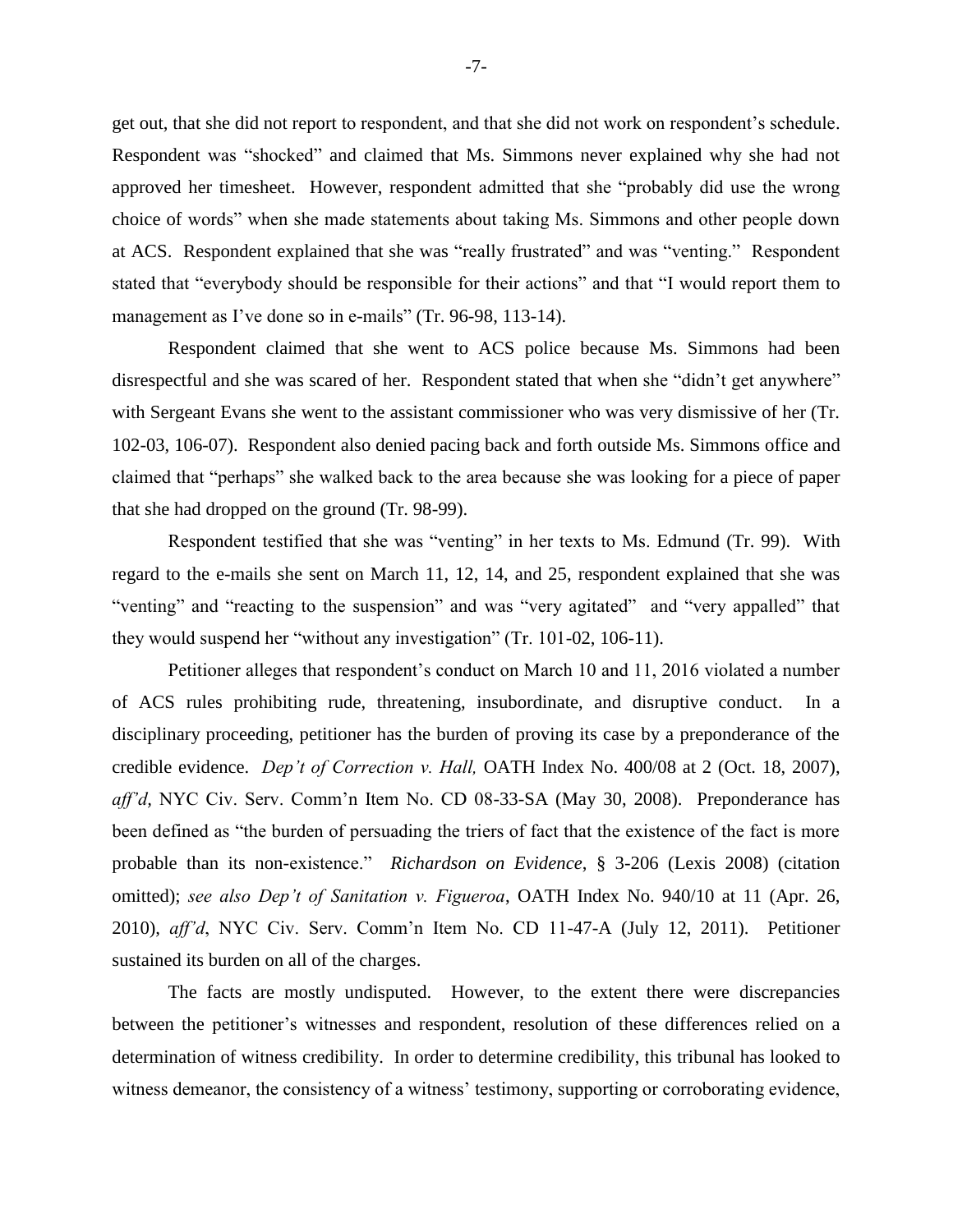witness motivation, bias or prejudice, and the degree to which a witness' testimony comports with common sense and human experience in determining credibility. *Dep't of Sanitation v. Menzies*, OATH Index No. 678/98 at 2-3 (Feb. 5, 1998), *aff'd*, NYC Civ. Serv. Comm'n Item No. CD 98-101-A (Sept. 9, 1998).

Ms. Simmons, petitioner's primary witnesses, was credible. Ms. Simmons, who is no longer supervising respondent, had no apparent motive to lie. Moreover, her testimony was corroborated by four witnesses and documentary evidence including documents created by respondent. Petitioner's other witnesses had no apparent motive to lie, including Ms. Edmund, who respondent acknowledged was a friend and confidant (Tr. 99). While there were some minor discrepancies between the witnesses' testimony, they were not on any substantive issues and were of the type to be expected in a trial. Respondent, on the other hand, had a motive to lie to minimize her actions, to avoid a finding of misconduct, and to shift the blame to Ms. Simmons. Thus, to the extent respondent's testimony differed from petitioner's proof and did not comport with common sense, it was not credible.

Turning to the primary charges involving rude and threatening behavior, this tribunal has noted that while it is permissible to disagree with a supervisor or a co-worker, the disagreement must remain within the bounds of decorum and discretion. *Health & Hospitals Corp. (Lincoln Medical & Mental Health Ctr.) v. Thomas*, OATH Index No. 531/04 at 6 (May 4, 2004); *Human Resources Admin. v. Bichai*, OATH Index No. 211/90 at 13 (Nov. 21, 1989), *aff'd,* N.Y. Civ. Serv. Comm'n Item No. CD 90-54 (June 15, 1990). The substance of the disagreement, the tone of voice, and the words used to express an opinion must all be evaluated to determine whether or not the disagreement amounts to misconduct.

Moreover, to prevail on a charge of insubordination, petitioner must show that: (1) an order was communicated to the employee and the employee heard and understood the order; (2) the contents of the order were clear and unambiguous; and (3) the employee willfully refused to obey the order. *Dep't of Sanitation v. Smyth*, OATH Index No. 2178/05 at 7 (Feb. 14, 2006), *aff'd,* NYC Civ. Serv. Comm'n Item No. CD 06-122-SA (Nov. 14, 2006).

Petitioner alleged that on March 10, 2016, respondent engaged in disrespectful and intimidating conduct when she demanded that Ms. Simmons approve her timesheet. It was undisputed that respondent went to Ms. Simmons' office after her work hours because she was upset that her timesheet had not yet been approved despite her various communications directing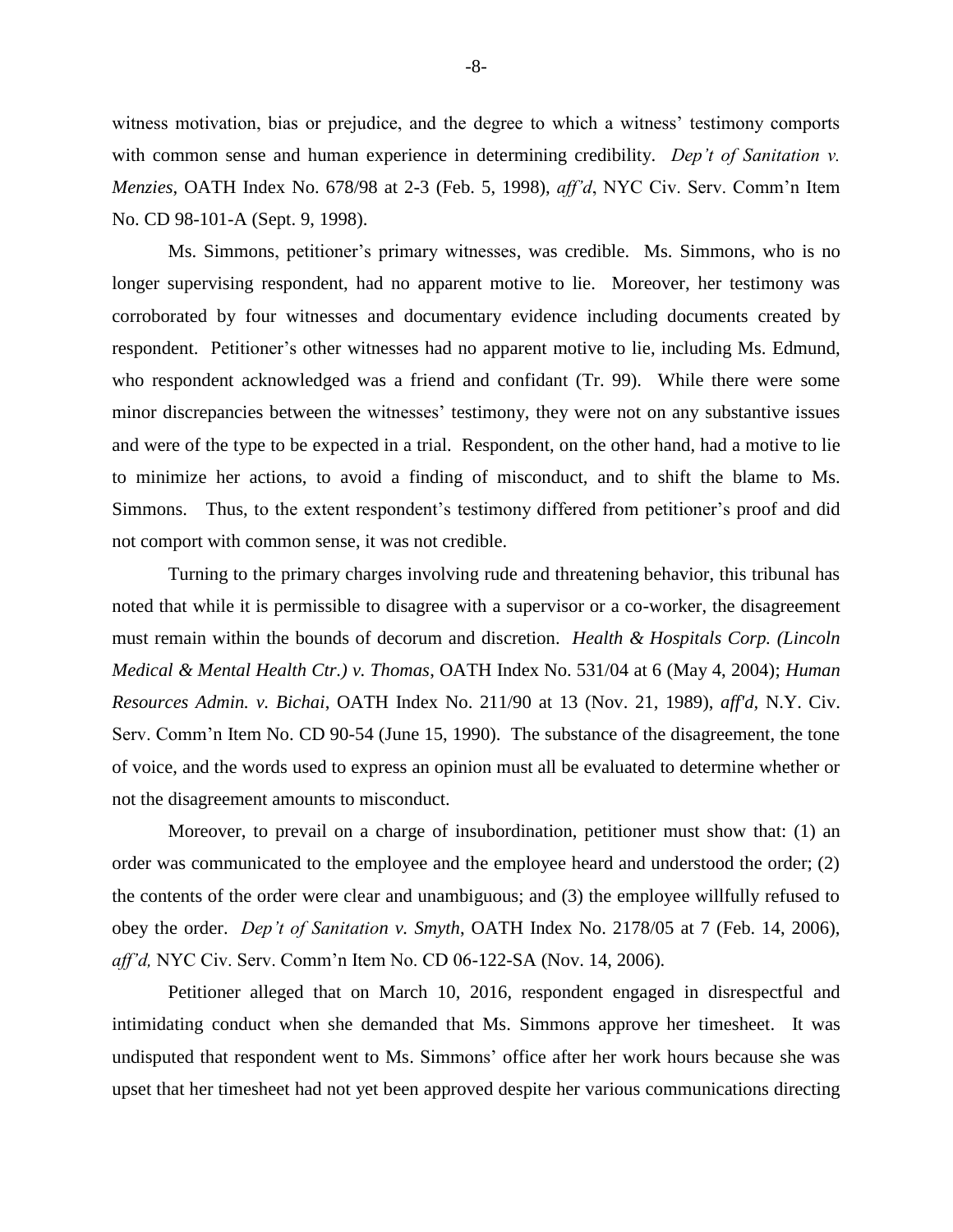Ms. Simmons to do so. Ms. Simmons' testimony that respondent was visibly agitated and insisted that Ms. Simmons approve her timesheet was credible. Respondent's assertion that Ms. Simmons never said that she was waiting for guidance from timekeeping regarding the lunch issue was not credible. Respondent did not dispute Ms. Simmons' claim that she had to routinely remind respondent about ACS's time and leave policies and that for the timesheet in question respondent had taken lunch on three occasions at the end of the day without approval.

It also seems likely that upon hearing that Ms. Simmons was waiting to hear from timekeeping, respondent became more irate and started yelling things to the effect that, "I submit my timesheet every Monday," "Do you know how" to approve a timesheet, "Just approve what I send you," "You work for me," and approving my timesheets is "your only job." A number of these comments were heard by Ms. Mathis and Ms. Edmund and were consistent with statements respondent made in various texts and e-mails.

While it is likely that Ms. Simmons was frustrated, respondent's assertion that she was rude was not supported by any credible evidence. This claim was also inconsistent with the testimony of Ms. Mathis and Ms. Edmund who credibly testified that Ms. Simmons' voice remained low and calm while respondent was in her office and that it was respondent who was speaking in a loud and agitated manner. There is no doubt that respondent's conduct was rude, disrespectful, intimidating, insolent, unbecoming, and disruptive to the work environment. Charge 1, specification 1(a) should be sustained.

Petitioner alleged that respondent refused Ms. Simmons' orders to leave her office. Respondent acknowledged that Ms. Simmons gave her a clear and unambiguous order to leave. Ms. Simmons' testimony that she had to tell respondent several times to leave was credible and not disputed by respondent. Indeed, respondent testified that she was shocked when Ms. Simmons told her to leave. Thus, charge 1, specification (1)(b) should be sustained.

Petitioner alleged that respondent continued to engage in disrespectful and threatening conduct outside Ms. Simmons' office which was observed by others. Ms. Simmons' testimony, as corroborated by Ms. Mathis and Ms. Edmund, that when respondent eventually left the office, she remained outside, paced around, and waved her arms and pointed in a threatening manner, was credible. Moreover, respondent did not dispute petitioner's proof that she yelled things to the effect that "I am not in your office," "Just approve my timesheet," "You need management training," and "I'm going to take you down. I am going to take everyone here down."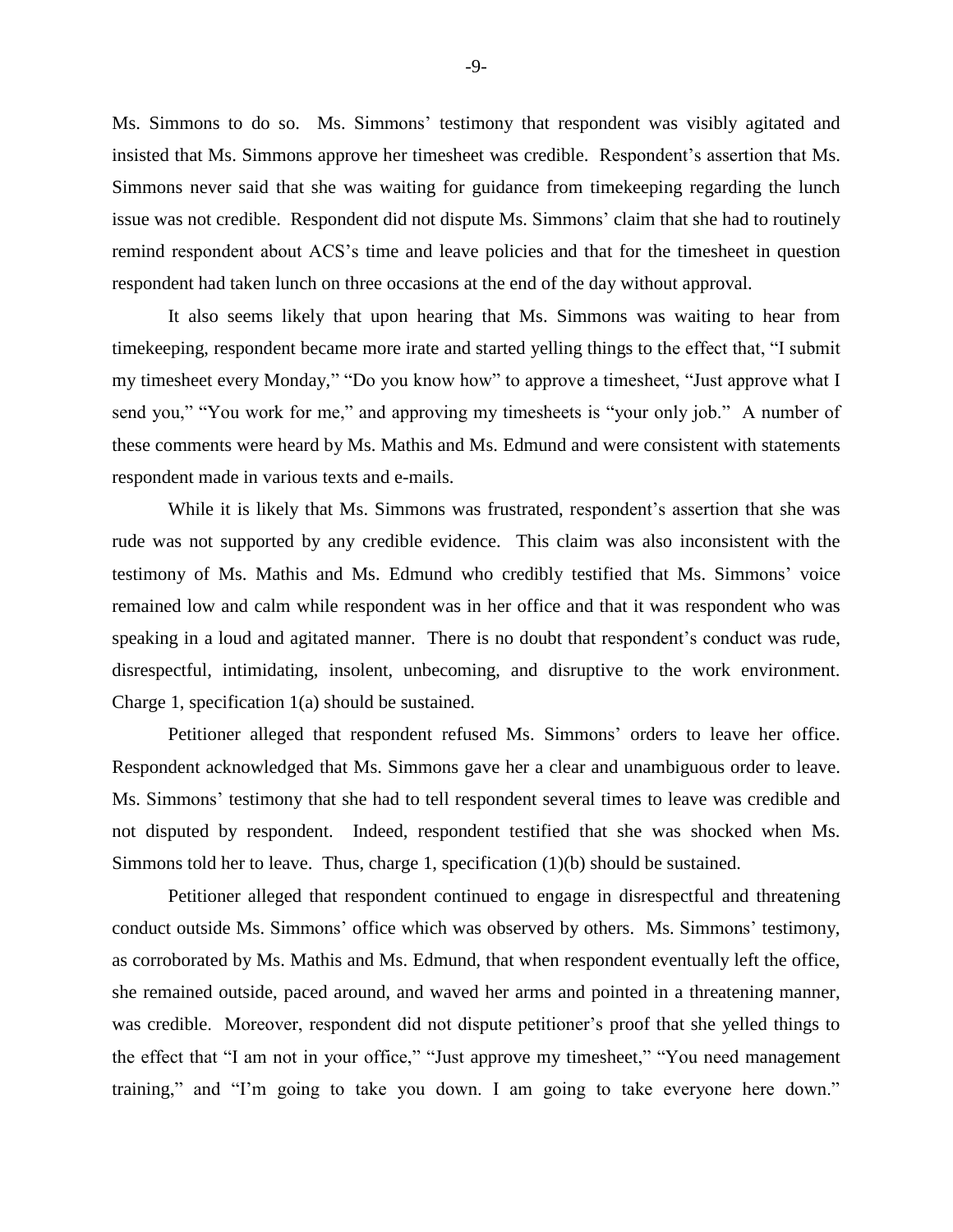Respondent acknowledged that her choice of words was "poor." Ms. Simmons, Ms. Mathis, and Ms. Edmund also credibly testified that they found respondent's actions to be threatening and disruptive. Thus, charge 1, specifications 1(c), (d), and (e) should be sustained.

Petitioner alleged that on March 10, 2016, respondent engaged in disrespectful and disruptive conduct at the ACS police command. It was undisputed that after respondent left the  $14<sup>th</sup>$  floor she went to the ACS police. Sergeant Evans' report that respondent was yelling, "I'm sick of people threatening to call security on me" and that she was upset that Ms. Simmons had not approved her timesheet was credible. Respondent's claim she went to report that Ms. Simmons had been rude and that she was afraid of her supervisor was not credible. Respondent admitted that when she did not get anywhere with Sergeant Evans she went to an assistant commissioner to further complain about Ms. Simmons not approving her timesheet. Thus, charge 1, specification 2 should be sustained.

Petitioner alleged that on March 10, 2016, respondent engaged in misconduct by sending a disrespectful e-mail to her supervisor. It was undisputed that at 5:10 p.m. respondent sent an email to Ms. Simmons stating, "You need to sign my timesheet for this week." As Ms. Simmons' subordinate, respondent had no authority to make such a demand on her supervisor. This e-mail was rude and disrespectful. Thus, charge 1, specification 3 should be sustained.

Petitioner alleged that on March 10, 2016, respondent returned to Ms. Simmons' work area and engaged in disrespectful and threatening conduct. It was undisputed that respondent returned to the area outside Ms. Simmons' office. All of petitioner's witnesses credibly testified that respondent was pacing in a threatening manner, glaring, and yelling things to the effect that, "This is bullshit" and "You people need to grow up" thereby causing them to feel unsafe. Respondent's testimony that she was walking around the area for a piece of paper that she had dropped on the floor was not credible. Thus, charge 1, specification 4 should be sustained.

Petitioner alleged that on March 10, 2016, respondent continued to engage in misconduct and had to be escorted out of the building. Respondent did not dispute petitioner's credible proof that she continued to rant and rave in a threatening manner until she was escorted out of the building by ACS police. Respondent admitted that she was "venting" and in fact continued to do so later that evening in four texts sent to her friend, Ms. Edmund. Thus, charge 1, specification 5 should be sustained.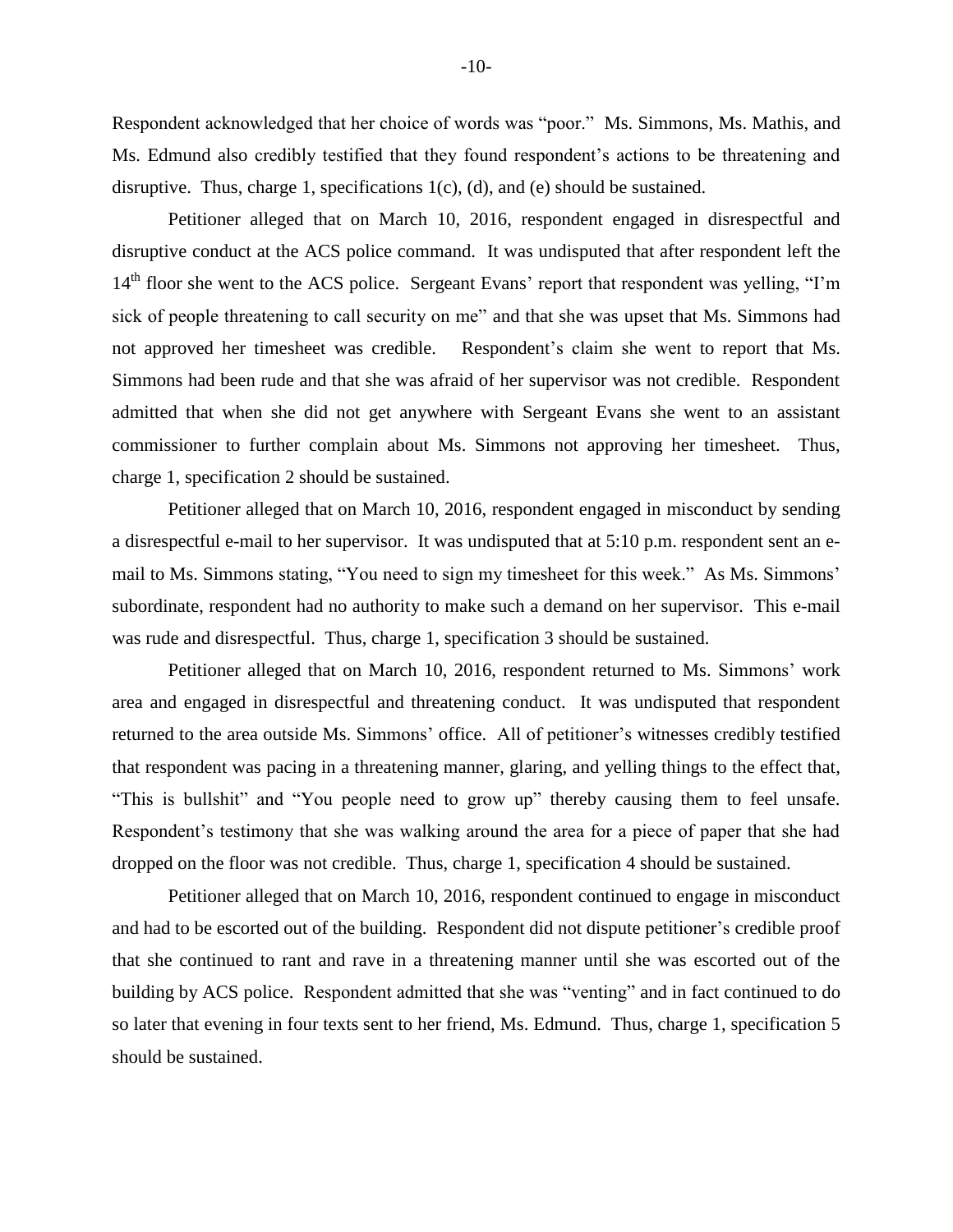Petitioner alleged that on March 11, 2016, respondent engaged in misconduct by sending five disrespectful e-mails to various supervisors. It was undisputed that on March 11, 2016, respondent sent five e-mails to various supervisors calling them "disgusting," "cheaters" and "frauds." All of these e-mails were disrespectful. Thus, charge 1, specifications 6(a), (b), (c), (d), and (e) should be sustained.

### **FINDINGS AND CONCLUSIONS**

- 1. On March 10, 2016, respondent yelled at her supervisor about approving her timesheet as charged.
- 2. On March 10, 2016, respondent failed to leave her supervisor's office as directed as charged.
- 3. On March 10, 2016, respondent remained outside of her supervisor's office and behaved in a rude and threatening manner as charged.
- 4. On March 10, 2016, respondent yelled at ACS police that her supervisor had failed to approve her timesheet as charged.
- 5. On March 10, 2016, respondent sent an inappropriate email to her supervisors as charged.
- 6. On March 10, 2016, respondent continued to yell at her supervisor and engage in threatening behavior until she was escorted out of the building as charged.
- 7. On March 11, 2016, respondent sent five inappropriate e-mails as charged.

#### **RECOMMENDATION**

Upon making the above findings and conclusions, I obtained and reviewed an abstract of respondent's personnel record provided by petitioner. Respondent was appointed to her position as a graphic artist on April 28, 2008. During her eight-year tenure with petitioner, respondent has demonstrated a pattern of disrespectful and threatening behavior and has been formally disciplined on five prior occasions. In 2010, respondent was issued a written reprimand for using profanity and throwing a ream of paper at a co-worker. Also in 2010, respondent served a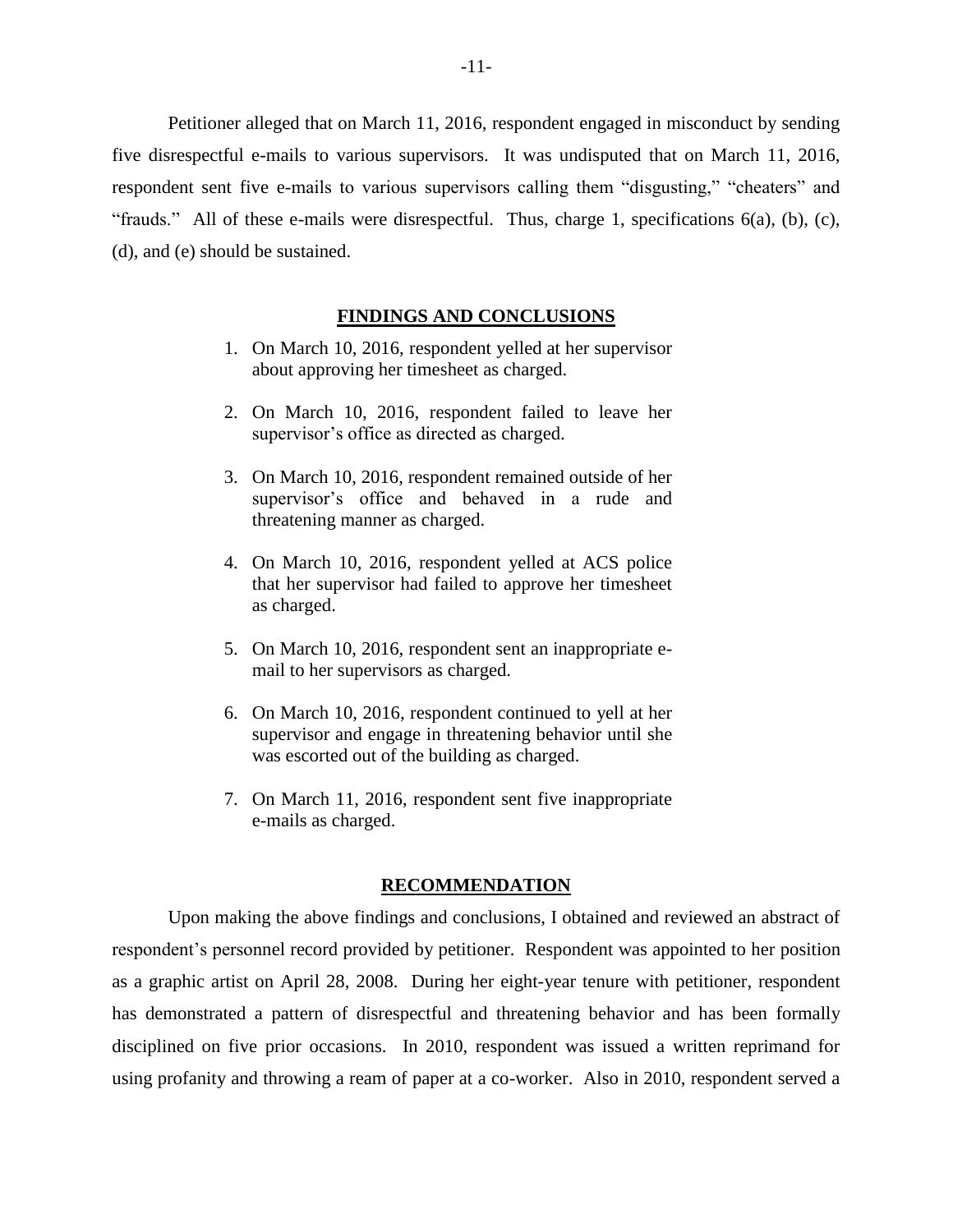five-day suspension without pay for using rude and disrespectful language towards a supervisor. In 2011, respondent served a 20-day suspension without pay for insubordination, failing to perform her duties, and using rude and disrespectful language towards her supervisor. In 2012, respondent entered into a global settlement with respect to a pending arbitration and two additional sets of charges consolidated before this tribunal. The charges included an EEO violation towards a fellow employee, using disrespectful and inappropriate language directed towards a fellow employee, and failing to perform her duties. Respondent agreed to a 20-day suspension without pay, which was previously served in 2011, and to withdraw the pending arbitration appealing the imposition of the 20-day penalty from 2011. Following a hearing in 2013, respondent received a 30-day suspension for being disrespectful when her supervisor requested that she download a file from her computer to a flash drive and then threw the flash drive at her supervisor. *Admin. for Children's Services v. Yu*, OATH Index No. 269/13 (Apr. 4, 2013), *aff'd*, NYC Civ. Serv. Comm'n Item No. 35136 (Dec. 9, 2013).

Petitioner has requested that respondent be terminated from her employment. This request is appropriate under the circumstances presented here.

Penalties for threatening or intimidating behavior toward co-workers and supervisors have generally ranged between 10 days and termination depending on the severity of the misconduct and respondent's prior disciplinary record. *See Law Dep't v. Lawrence,* OATH Index No. 1312/10 at 17-18 (Mar. 30, 2010), *aff'd,* NYC Civ. Serv. Comm'n Item No. CD 11- 36-A (May 11, 2011) (termination where employee refused to follow supervisor's orders on multiple occasions, engaged in intimidating behavior, was negligent in performance of his duties, and made "abundantly clear" that he will not hesitate to engage in passive and aggressive confrontation); *Human Resources Admin. v. Uddin,* OATH Index No. 1286/07 at 15, 21 (Oct. 3, 2007), *aff'd*, NYC Civ. Serv. Comm'n Item No. CD 08-24-SA (May 7, 2008) (30-day suspension for a 20-year employee who approached a co-worker in a loud and aggressive manner, waving his finger, causing fear, and resulting in another employee intervening to prevent respondent from lunging at the co-worker); *Health and Hospitals Corp. (Coler-Goldwater Specialty Hospital and Nursing Facility) v. Ramsey,* OATH Index No. 1248/05 (Nov. 9, 2005) (termination from employment for respondent who engaged in numerous acts of insubordination and discourtesy, including repeated refusal to respond to or acknowledge supervisors); *Dep't of Environmental Protection v. Schnell*, OATH Index No. 2262/00 at 9-11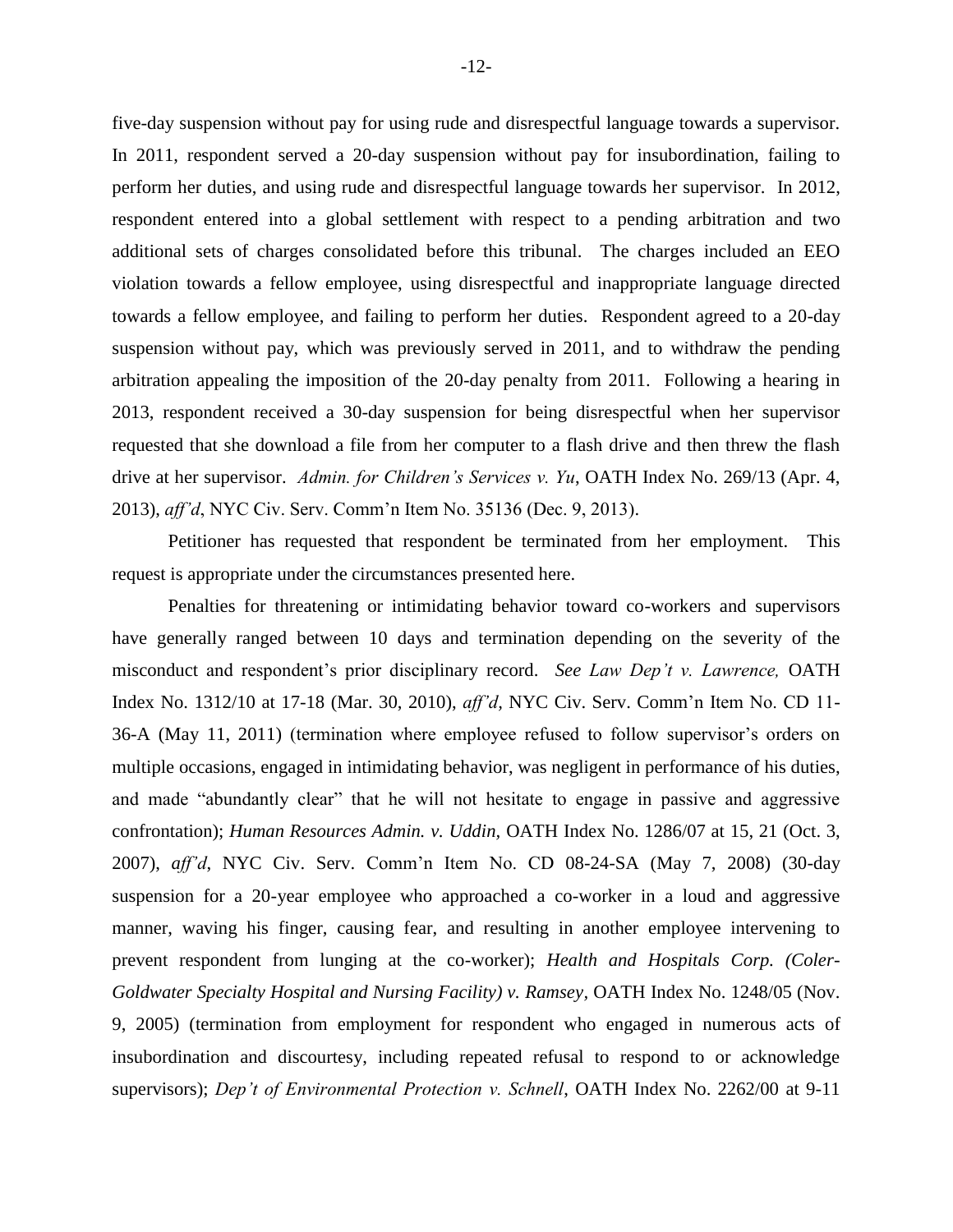(Oct. 25, 2000) (ten-day suspension for respondent who raised his voice in an intimidating manner and shoved a tape recorder in supervisor's face).

Respondent has been warned on more than one occasion that her misconduct towards coworkers and supervisors is unacceptable. In *Admin. for Children's Services v. Yu*, Arbitration Dec., A-13806-11 at 12 (Feb. 22, 2012), the arbitrator wrote:

> Her job requires professionalism and responsive communication with clients and supervisors. Her testimony and written submission at the close of the hearing demonstrate that she has not been chastened by this experience at all. She wrote that she considers the allegations petty and testified that she does not understand the charges. The one-week suspension should be sufficient to place the Grievant on notice that her failure to change her conduct will soon place her job in jeopardy.

In respondent's most recent disciplinary case, Administrative Law Judge Kara J. Miller, noted: "Despite being apprised of the seriousness in which her employer views her misconduct, she continues to conduct herself in the same manner rather than correct it. She continues to demonstrate a profound disdain for her supervisor and feels entitled." *Yu*, OATH 269/13 at 10.

There comes a point when a public employer is entitled to end the employment relationship. *Dep't of Correction v. Belgrave*, OATH Index No. 1662/05 at 14 (Jan. 18, 2006), *aff'd,* NYC Civ. Serv. Comm'n Item No. CD 06-115-SA (Nov. 8, 2006). Respondent has placed herself at that point and should be separated from City service. It is apparent that respondent does not believe that the agency rules apply to her. Despite previous discipline and warnings that her rude, disruptive, and intimidating behavior will not be tolerated, respondent has continued to engage in similar misconduct. Notably, after respondent was served with the most recent set of charges, she continued to send disrespectful e-mails to ACS personnel. Given respondent's poor attitude, her lack of remorse, and her adamant, mistaken belief that the problems lie with her supervisors and that they are there to serve her only, there is no evidence that a lesser penalty would discourage respondent from continuing this misconduct in the future.

Since respondent was on clear notice that her conduct was unacceptable and was given ample opportunity to correct it, termination does not violate the principle of progressive discipline. *See Taxi & Limousine Comm'n v. Neubauer*, OATH Index No. 1618/13 at 5 (July 8, 2013) (termination appropriate where, despite prior warnings and discipline, respondent shows no signs of changing his behavior); *Health and Hospitals Corp. (Cumberland Diagnostic and*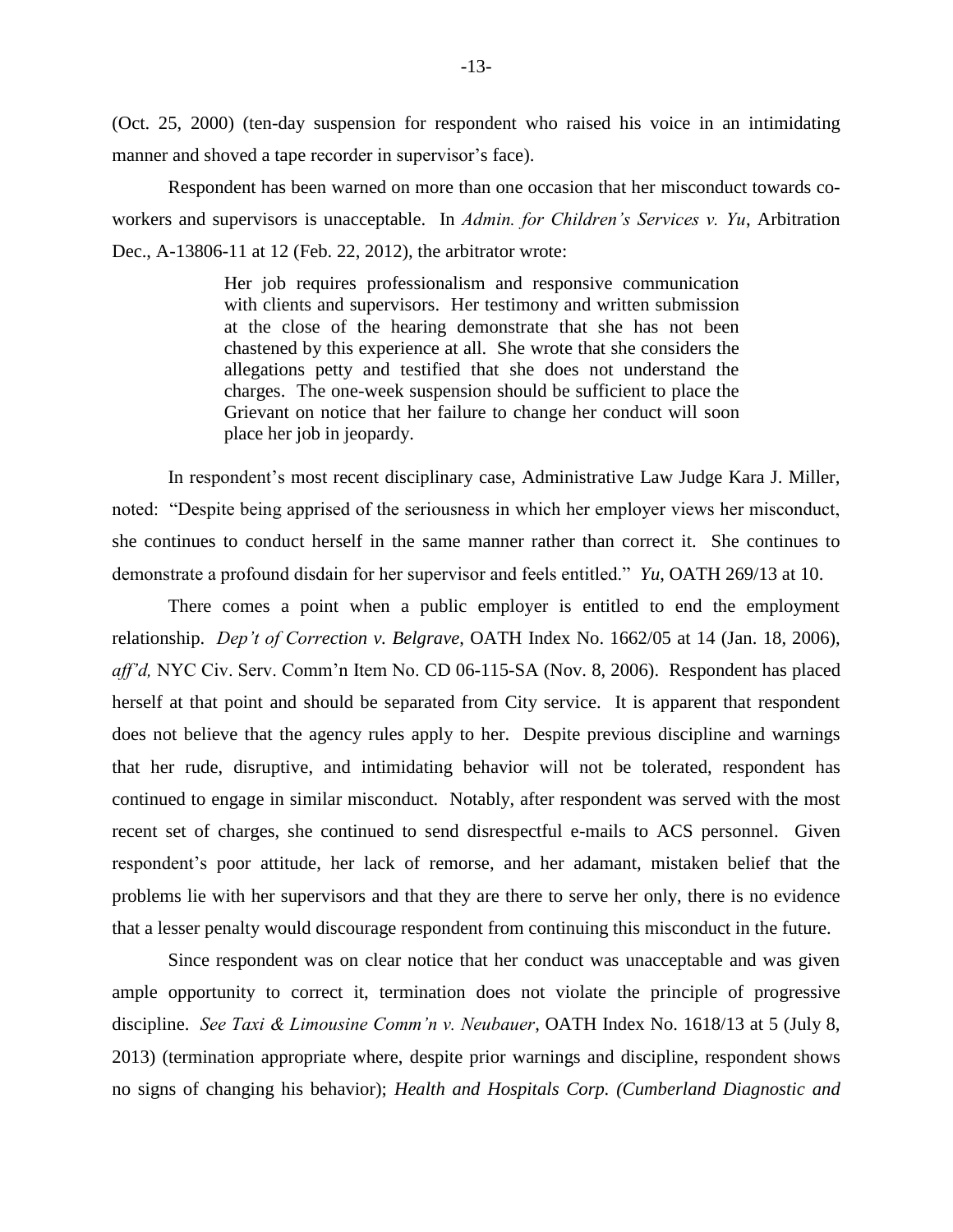*Treatment Ctr.) v. Lowe*, OATH Index No. 1808/06 (Nov. 2, 2006) (termination appropriate where, despite prior discipline, respondent refused to correct his attitude and conduct); *Health and Hospitals Corp. (Metropolitan Hospital Ctr.) v. Ahmed*, OATH Index No. 567/05 at 6 (Jan. 7, 2005) ("Despite ample warnings . . . Respondent's refusal to change behavior and unwillingness to follow supervision are grounds for termination"); *Office of Management and Budget v. Perdum*, OATH Index No. 998/91 at 29-30 (June 17, 1991) (termination appropriate where employee was "on clear notice that his conduct was unacceptable and was given ample opportunity to correct it").

In consideration of respondent's proven misconduct, her prior disciplinary record, as well as the absence of any compelling mitigation evidence, termination of respondent's employment is recommended. Such a penalty is not disproportionate to the sustained misconduct as to be shocking to one's sense of fairness. *See Pell v. Bd. of Education*, 34 N.Y.2d 222 (1974).

Accordingly, pursuant to the principle of progressive discipline, respondent should be terminated from her employment.

> Alessandra F. Zorgniotti Administrative Law Judge

September 1, 2016

SUBMITTED TO:

**GLADYS CARRIÓN** *Commissioner*

APPEARANCES:

**SUSAN HOCHBERG, ESQ.** *Attorney for Petitioner*

**DISTRICT COUNSEL 37**  *Attorneys for Respondent* **BY: THOMAS COOKE, ESQ.**